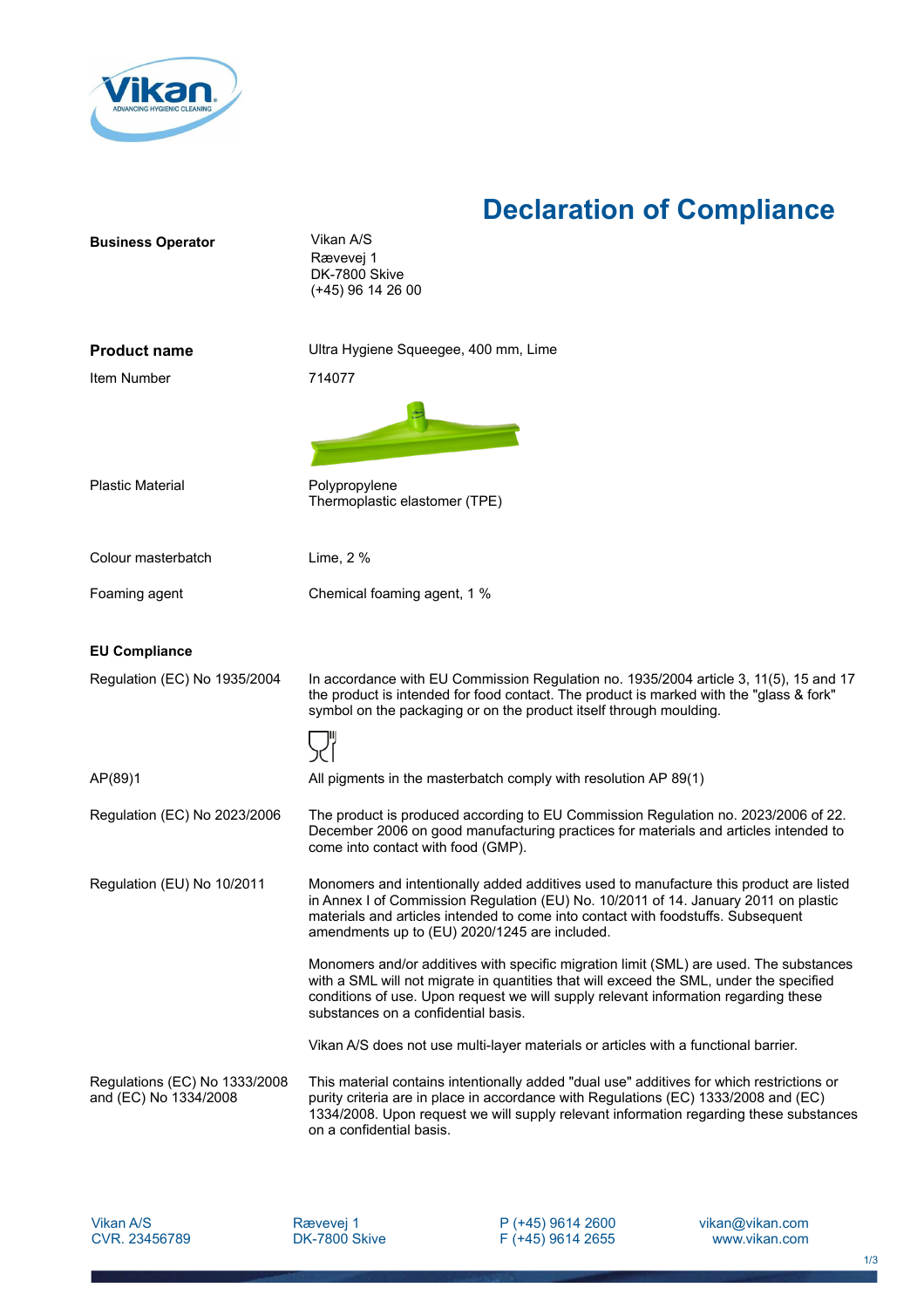

| <b>US FDA Compliance</b>                            | All raw materials in this product are in compliance with FDA (Food and Drug<br>Administration in the USA) 21 CFR parts 170 to 199.                                                                                                                                                                                                                            |
|-----------------------------------------------------|---------------------------------------------------------------------------------------------------------------------------------------------------------------------------------------------------------------------------------------------------------------------------------------------------------------------------------------------------------------|
|                                                     | The polymers and additives complies with FDA 21 CFR part 174, 175, 176, 177, 178,<br>181, 182, 184, or 186. Additives are cleared according to FDA 21 CFR Part 178 (Indirect<br>food additives), are generally recognised as safe (GRAS), are prior-sanctioned food<br>ingredients, or are cleared on basis of regulations for food additives of before 1958. |
|                                                     | The polypropylene complies with FDA 21 CFR 177.1520 "olefin polymers".                                                                                                                                                                                                                                                                                        |
|                                                     | The pigments in the masterbatch are listed under FDA 21 CFR 178.3297 "Colorants for<br>Polymers".                                                                                                                                                                                                                                                             |
| <b>UK Compliance</b>                                | The product complies with The Materials and Articles in Contact with Food (Amendment)<br>(EU Exit) Regulations 2019 No. 704                                                                                                                                                                                                                                   |
| <b>Danish Compliance</b>                            | The product complies with the Danish consolidation Act no. 681 of 25/05/2020.                                                                                                                                                                                                                                                                                 |
| <b>Japanese Compliance</b>                          | All substances (polymers, monomers and additives) used in Vikan products comply with<br>Article 18(3) of the Japanese Food Sanitation Act and are listed in Tables 1 and 2 of<br>Appendix 1 of the Positive List.                                                                                                                                             |
| <b>Migration analysis plastics</b>                  | Samples of the product, or a similar product made from identical plastic material, have<br>been tested for overall migration according to the test conditions specified in (EU)<br>10/2011, and the article comply with the overall migration limit of 10 mg/dm <sup>2</sup> or 60 mg/kg.                                                                     |
|                                                     | Test conditions for overall migration was 15 min at 50 °C                                                                                                                                                                                                                                                                                                     |
|                                                     | Food simulants used for overall migration were 50 % ethanol (simulant D1), 3 % acetic<br>acid (simulant B) and olive oil (simulant D2).                                                                                                                                                                                                                       |
|                                                     | The test made on olive oil for 15 minutes at 50 °C does not comply with the requirements<br>in (EU) 10/2011                                                                                                                                                                                                                                                   |
| Max ratio of food contact surface<br>area to volume | The ratio of food contact surface area to volume that has been used to determine the<br>compliance of the product:                                                                                                                                                                                                                                            |
|                                                     | 1.9 dm <sup>2</sup> /100 ml                                                                                                                                                                                                                                                                                                                                   |
| <b>Food contact types</b>                           | The product is suitable for contact with the following types of food under the intended and<br>foreseeable conditions of use:                                                                                                                                                                                                                                 |
|                                                     | Aqueous<br>∨                                                                                                                                                                                                                                                                                                                                                  |
|                                                     | Acidic<br>I√                                                                                                                                                                                                                                                                                                                                                  |
|                                                     | Alcoholic                                                                                                                                                                                                                                                                                                                                                     |
|                                                     | Fatty                                                                                                                                                                                                                                                                                                                                                         |
|                                                     | Dry<br>I√                                                                                                                                                                                                                                                                                                                                                     |

P (+45) 9614 2600 F (+45) 9614 2655 vikan@vikan.com www.vikan.com